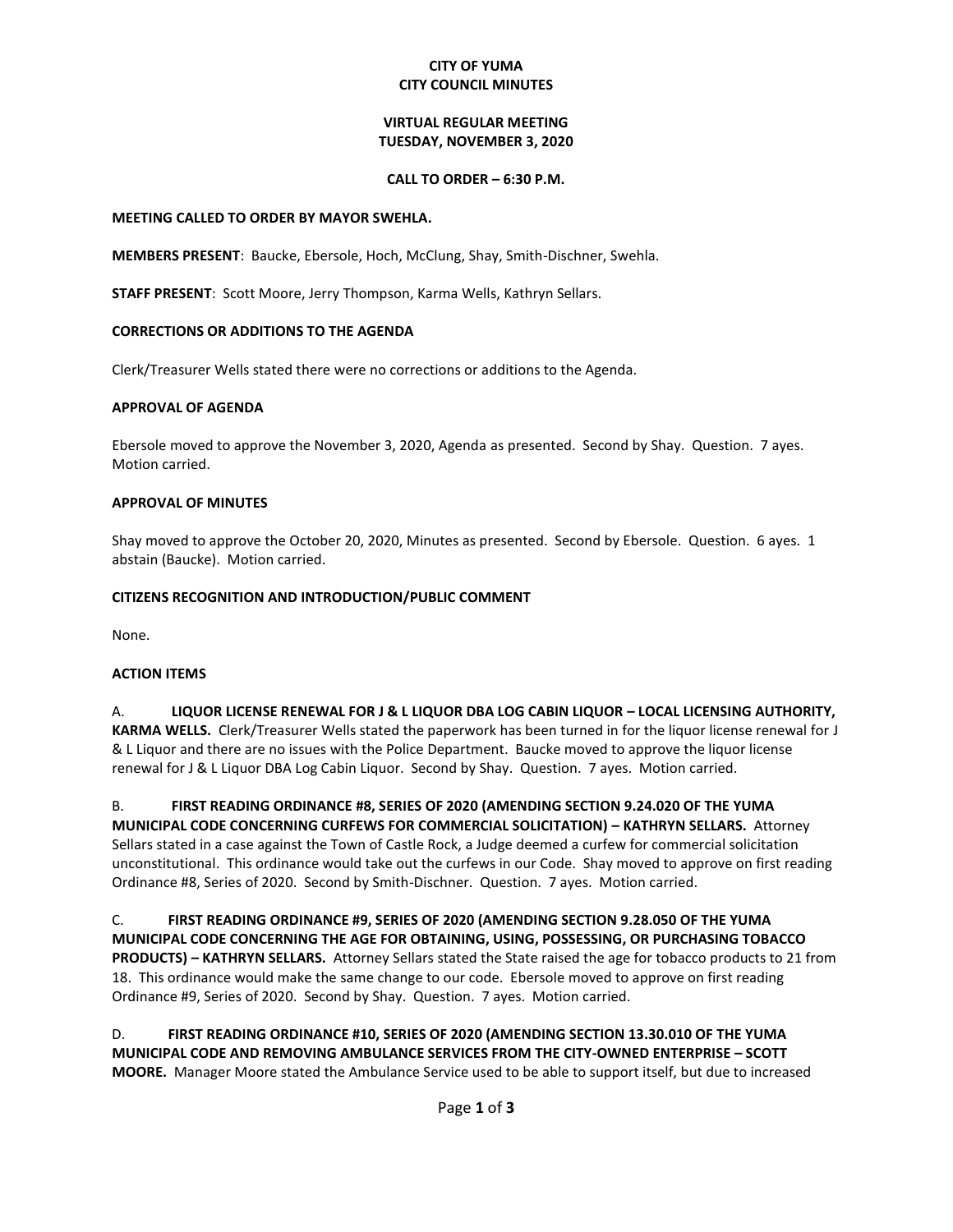costs of service and a limited amount of money received for services, the Ambulance Service is no longer able to support itself. It is proposed to move the Ambulance Service Enterprise to the General Fund. Discussion was held. McClung moved to approve on first reading Ordinance #10, Series of 2020. Second by Ebersole. Question. 7 ayes. Motion carried.

E. **APPROVAL OF BILLS – KARMA WELLS.** Clerk/Treasurer Wells provided Council with an additional list of bills. Shay moved to approve the bills. Second by Smith-Dischner. Question. 7 ayes. Motion carried.

F. **PURCHASES IN EXCESS OF \$5,000 – SCOTT MOORE.** There were no purchases in excess of \$5,000.

## **ADDITIONAL BUSINESS**

None.

# **REPORTS**

# **CITY MANAGER, SCOTT MOORE**

Manager Moore stated he was contacted by the Museum today and they were not approved for the grant for 2020. They will be refunding the money the City had provided to them. They would like to address Council at the next Council meeting.

Manager Moore also mentioned he sent Council an email regarding the staff at City Hall.

# **CITY CLERK/TREASURER, KARMA WELLS**

None.

# **CHIEF OF POLICE, JERRY THOMPSON**

Chief Thompson stated they have started getting the cameras in the cars. Most of them are up and running.

### **CITY COUNCIL REPORTS**

Swehla

- Mayor Swehla stated he would like to have a discussion at the next meeting with Council and staff regarding utilities.
- Mayor Swehla also stated he met with the Street Committee.

**McClung** 

- Council Member McClung stated he attended the Yuma County Water Authority and Landfill Board meetings. The Yuma County Water Authority is working on an educational campaign for the need for CREP. The Yuma County Landfill Board discussed the budget and possible gate fee increase. Reviews will be done on the Landfill staff.
- Council Member McClung will be attending the Clerk/Treasurer Committee Meeting tomorrow.

Smith-Dischner

- Council Member Smith-Dischner stated she attended the Electric, Parks and Recreation, and Community Center Committee Meetings. The Electrical Department faces challenges of keeping master linemen on staff. Currently there are 2 on staff and 1 in training. In the future, they are looking to add a substation on the east end of town. Also a rate increase will be proposed for 2021. They also are working on reserve transformers.
- The Parks and Recreation Committee discussed use of facilities, part-time help, getting their job done timely and efficiently, and charges for services.